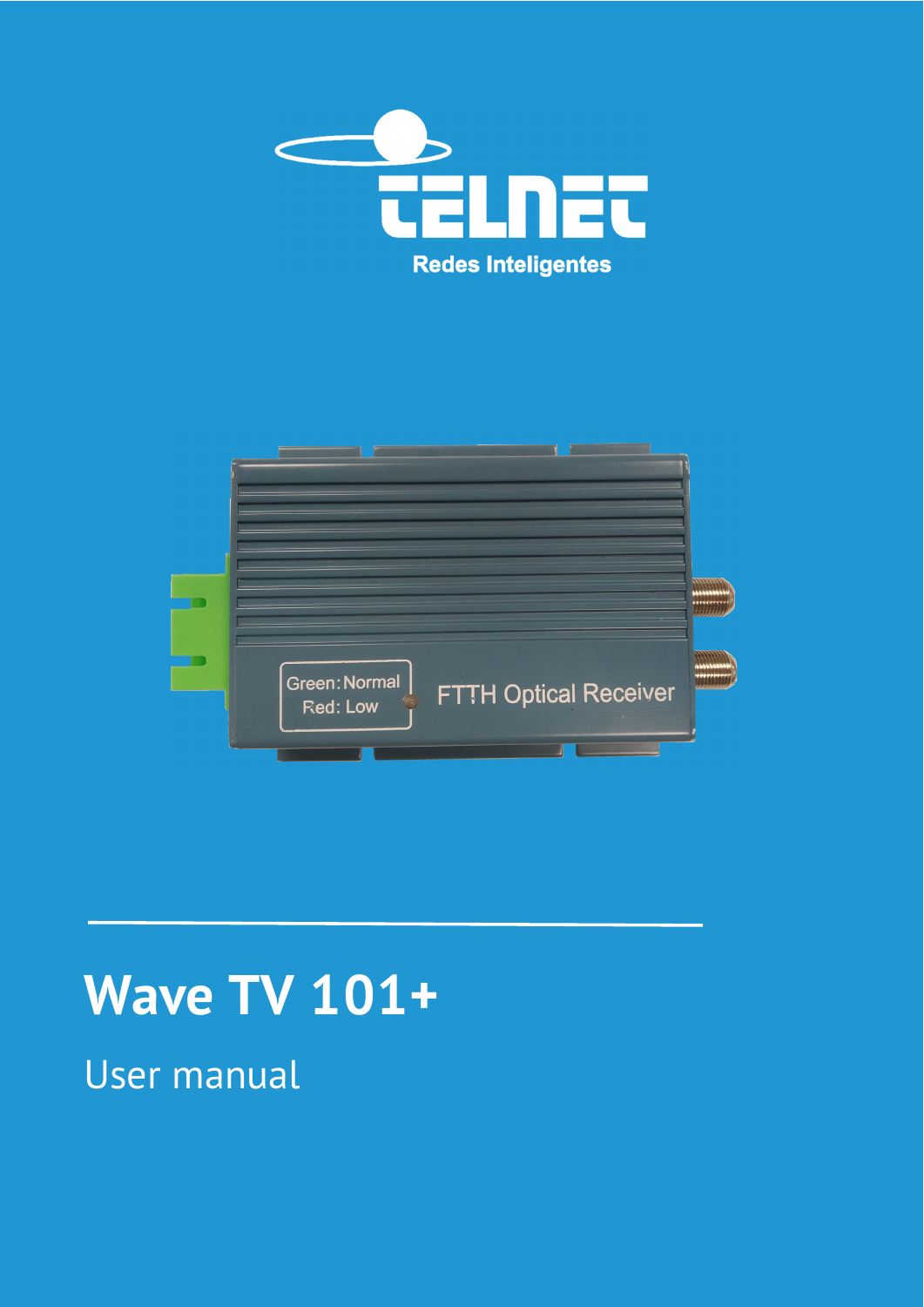### Versions

| <b>VERSION</b> | <b>DATE</b> | <b>DESCRIPTION</b> | <b>AUTHOR</b>    |
|----------------|-------------|--------------------|------------------|
| $\Omega$       | 11/25/2020  | Initial version    | Operations Dept. |
|                |             |                    |                  |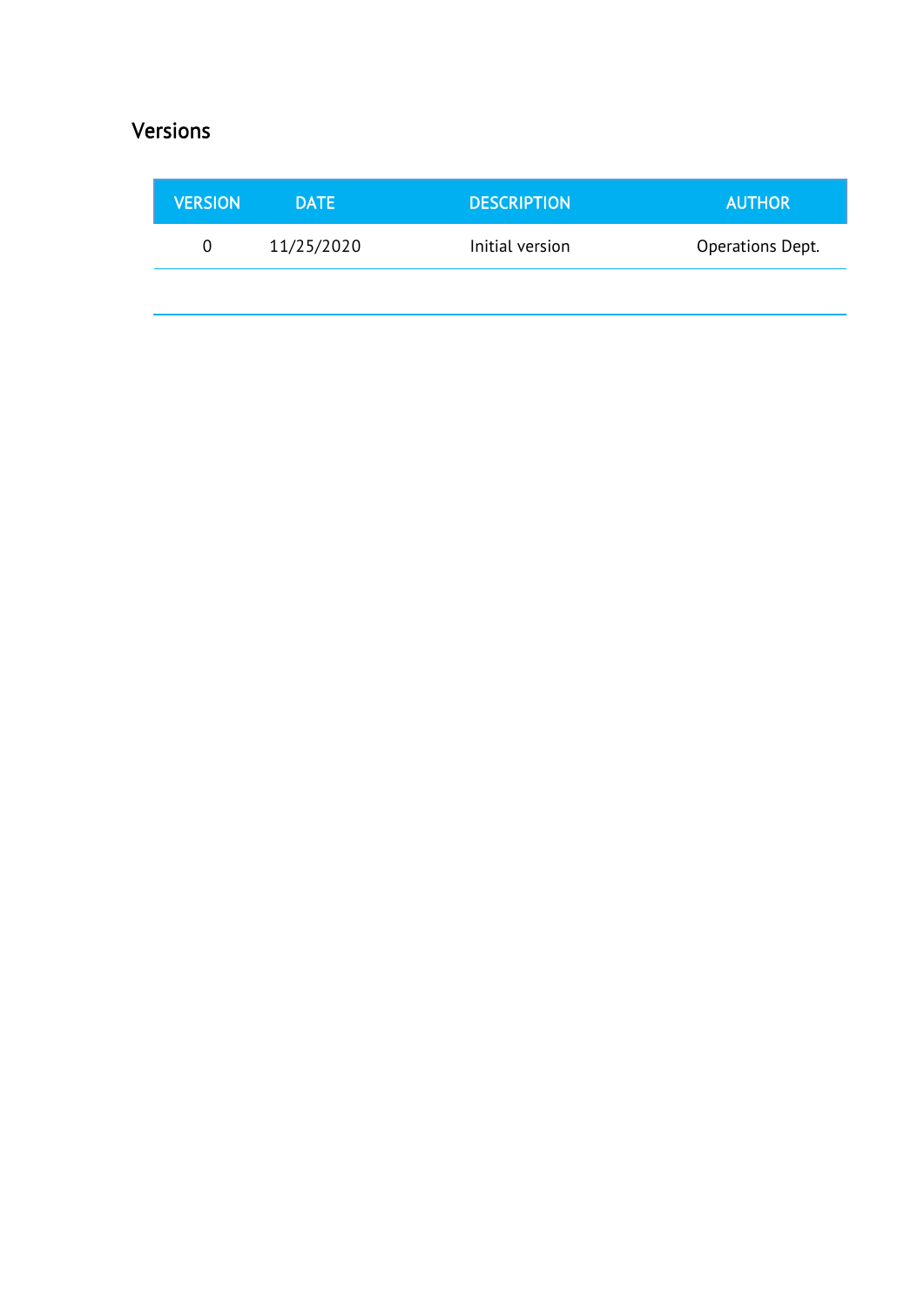

### Index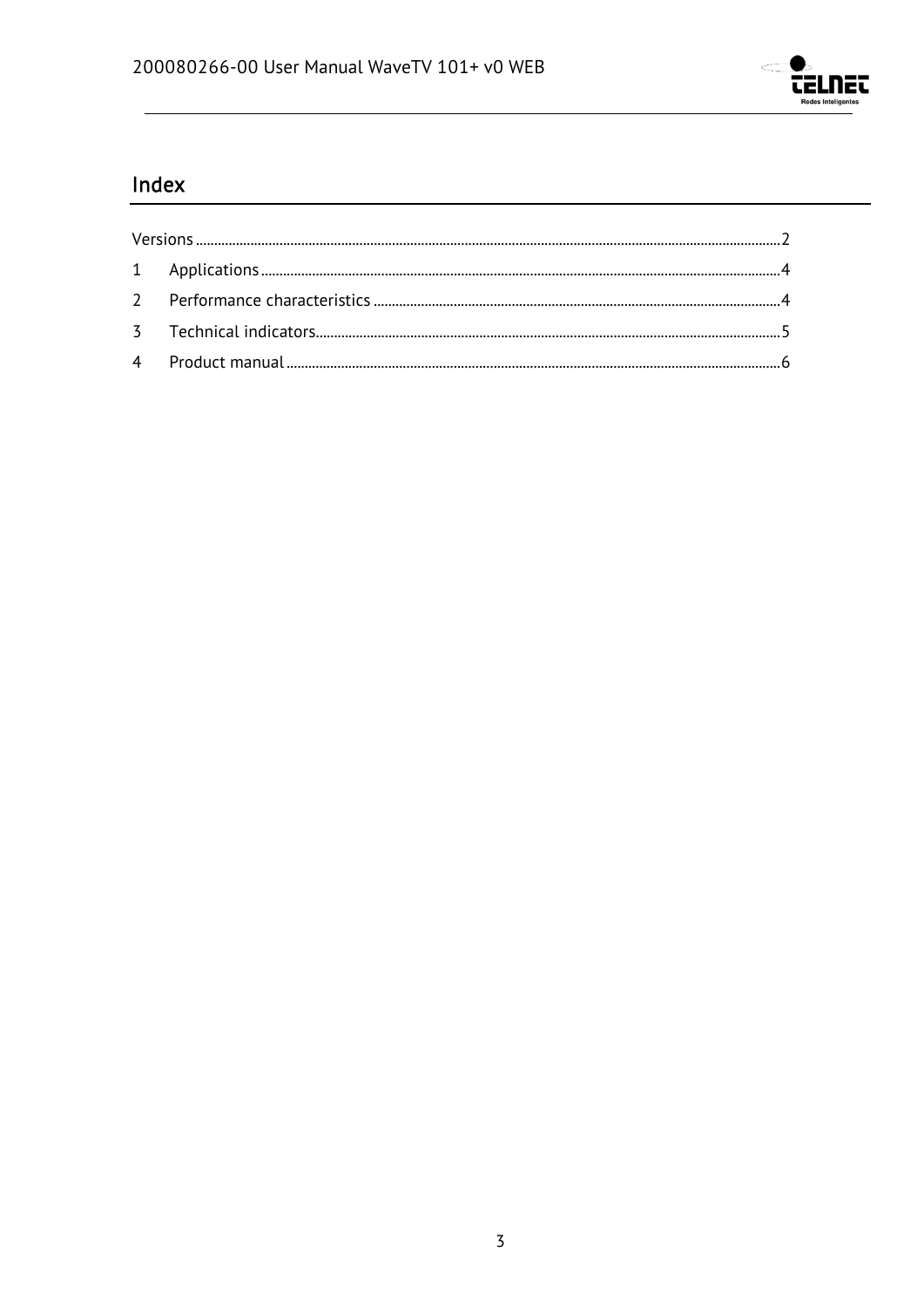

### 1 Applications

*WaveTV 101+* is home optical receiver with optical fiber access as its ultimate objective. It is suitable for FTTH (fibre to the home) network fiber subscriber access terminals, enabling analog or digital signals to enter the home. The machine uses low-power photo detectors, GaAs and optical AGC technology to meet the fiber-to-the-home CATV reception needs. This device can increase WDM and achieve triple play.

### 2 Performance features

- High quality aluminium profile shell with good heat dissipation
- RF channel full GaAs low noise amplifier circuit. The digital signal satisfies -10dBm reception at a minimum, and the -10dBm reception of an analog signal at a minimum
- With light input AGC (AGC range can be customized according to user)
- Low-power design, using high-efficiency switching power supply to ensure high reliability and high stability of the power supply. The overall power consumption is less than 1W, with a light detection circuit
- Multi-stage lightning protection devices (TVS transient suppression diodes), and lightning protection systems are tight to ensure safe operation of the equipment
- Built-in WDM can realize single-fiber home (1490/1310/1550nm) tri-network convergence applications
- Built-in optical isolator, input to achieve 1490/1310nm isolation.
- The output gain is manually adjustable (0-18dB) and the output level is >80dBuV
- SC/APC or FC/APC or custom optical connectors, metric or imperial RF interfaces
- it can realize the power supply mode of output feed
- Can realize single or dual output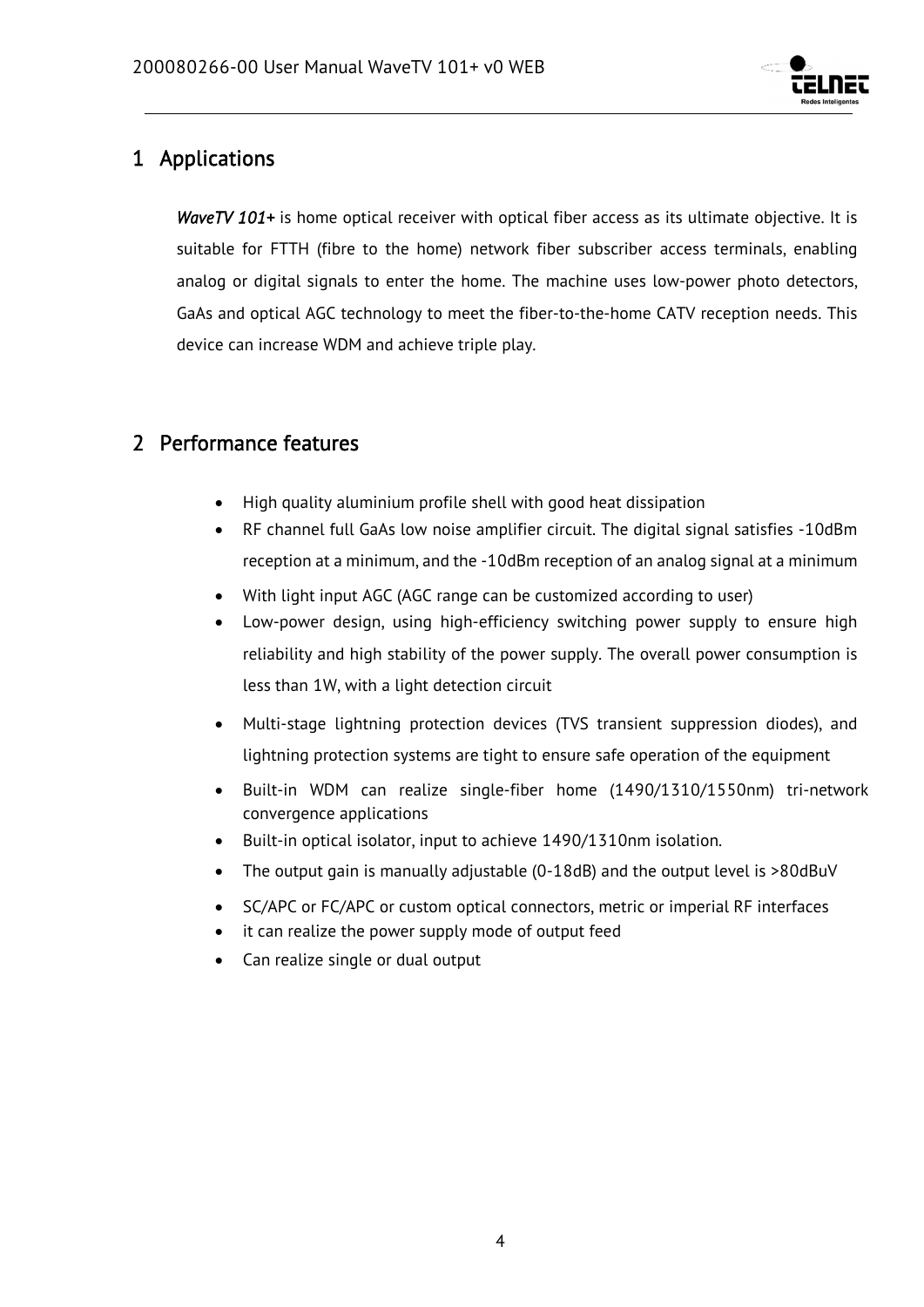

### 3 Technical indicators

|                      | 0dBm/-10dBm(Analog signal)                  | Carrier to Noise Ratio                    | $>$ /=51dB  |  |
|----------------------|---------------------------------------------|-------------------------------------------|-------------|--|
| Input optical power  |                                             | (Note)                                    |             |  |
|                      | &0dBm/-10dBm(Digital signal)                | AGC Control range                         | 0dBm/-9dBm  |  |
| optical reflection   | $>45$ dB                                    | CTB(note)                                 | $>$ /=65dB  |  |
| loss                 |                                             |                                           |             |  |
| Optical connector    | FC/APC or SC/APC or FC/PC or                |                                           | $>$ /=62dB  |  |
| form                 | SC/PC                                       | CSO(note)                                 |             |  |
| Frequency Range      | 45-1006MHz                                  | Host voltage DC5V                         |             |  |
| In-band flatness     | $±1dB@45 - 1006MHz$                         | Adapter voltage AC90V -145V&AC145V - 265V |             |  |
| RF output reflection | 16dB@ 47- 550MH;                            | Infeed voltage DC5V                       |             |  |
| Gain adjustment      |                                             | Operating temperature -20℃ /+55 ℃         |             |  |
| range                | $0-18dB$                                    |                                           |             |  |
| Output level         | (78 - 80) dBuV(AGC:@-9/+0<br>dBm, Pin=0dBm) | power                                     | < 1W        |  |
| Output port number   | $1$ or $2$                                  | Product net size                          | 129x79x26mm |  |
| RF output impedance  | 75 ohm                                      | Product net weight                        | $0.17$ kg   |  |

## *Note: Test conditions: 59 PAL-D analog television channel signals at 550 MHz frequency range, in the range of 550*

#### *MHz to 862 MHz, under specified link loss conditions.*

The digital modulation signal is transmitted within the rate range, the level of the digital modulation signal (within the 8 MHz bandwidth) is 10 dB lower than the carrier level of the analog signal, and the optical receiver input optical power is 0 dBm, measuring C/N, CTB, CSO.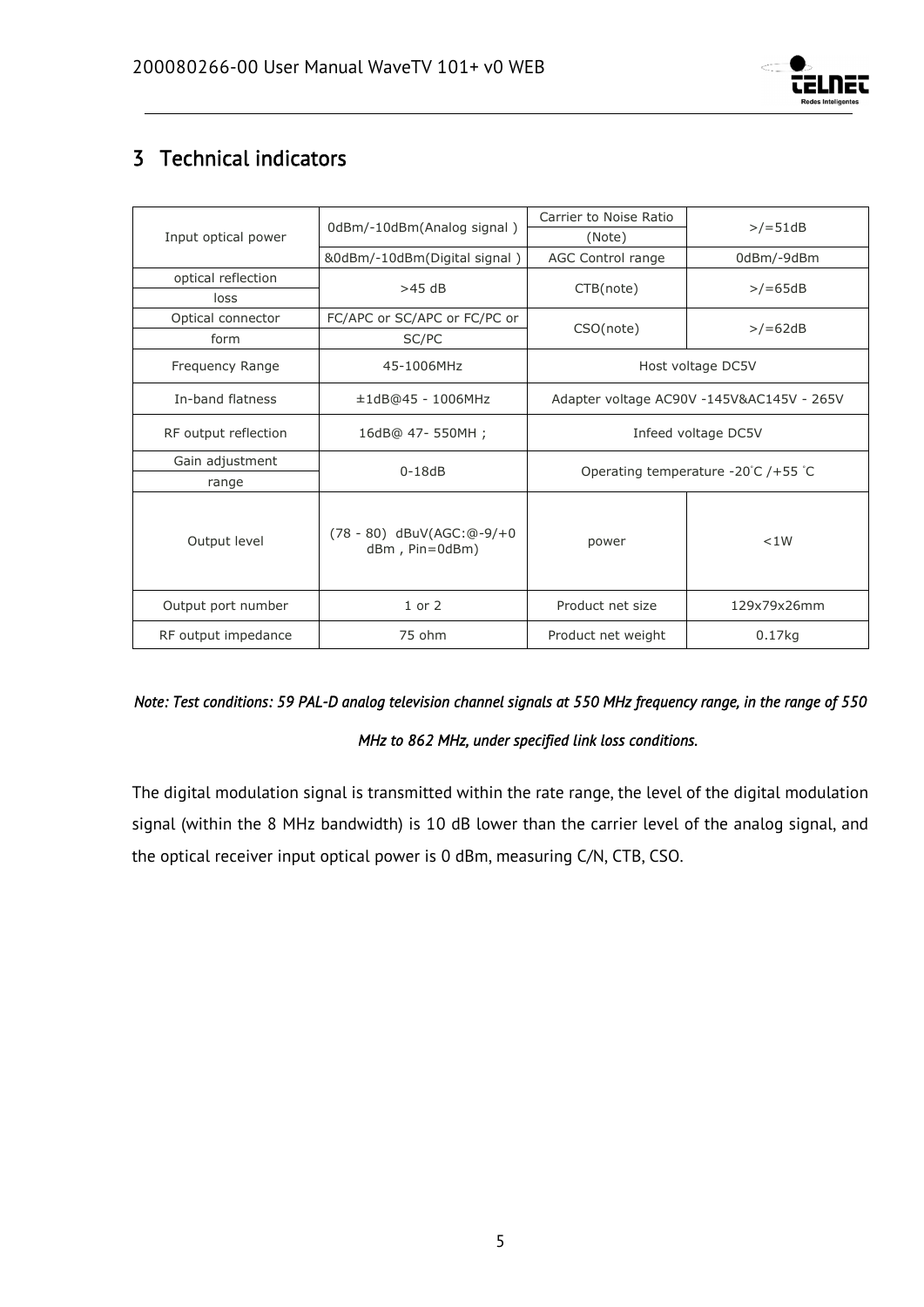

### 4 Product manual

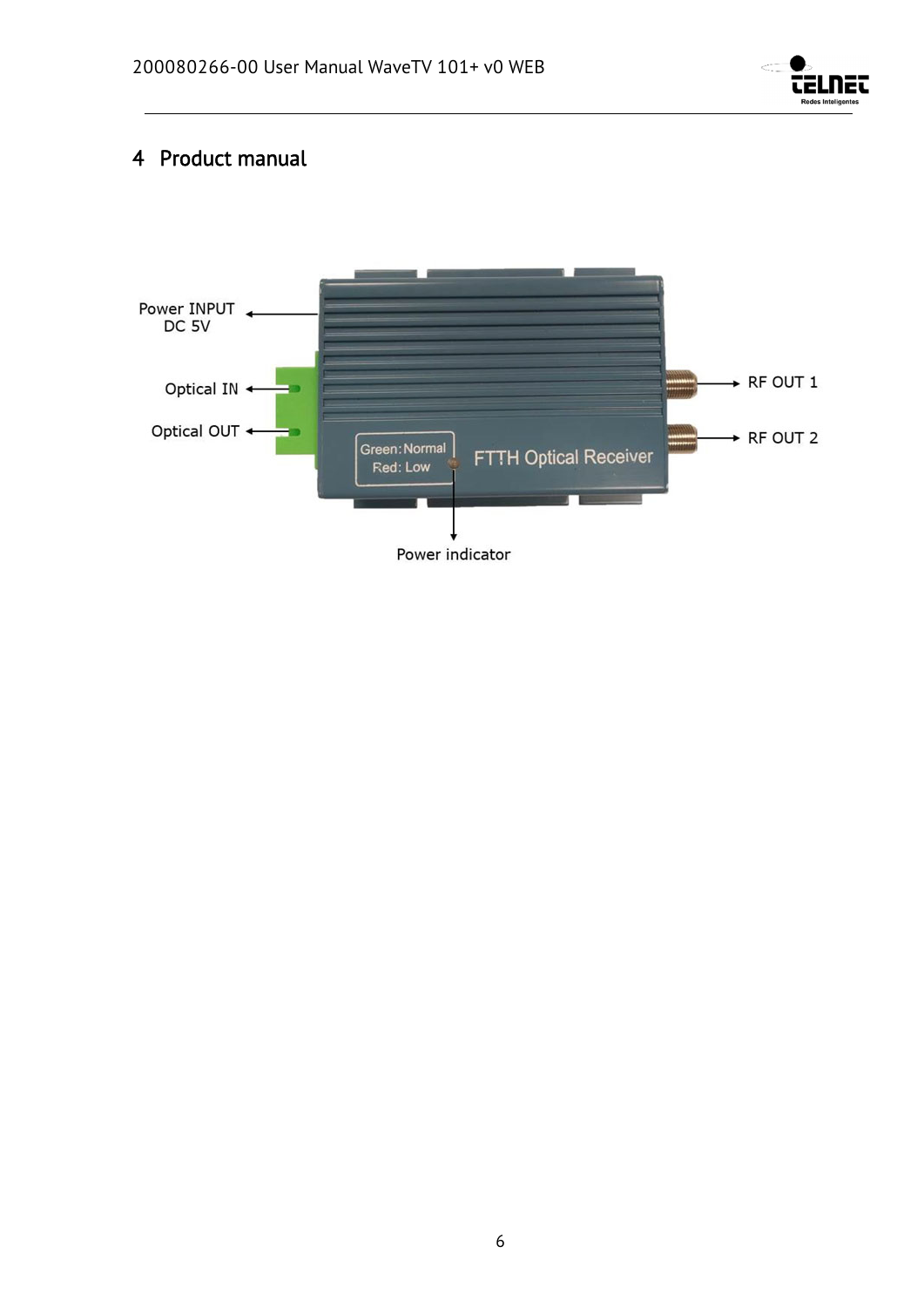### WEEE Regulations

This symbol on the product means that used electrical and electronic equipment (WEEE) should not be mixed with general household waste. For proper treatment, recovery and recycling, please take this product(s) to designated collection points where it will be accepted free of charge.

By submitting this product for environmental management you are avoiding the possible negative consequences for the environment and health deriving from inappropriate disposal. In addition, recycling of materials in this product you get a significant savings in energy and resources.

For the collection of the product may contact the Commercial Department of TELNET Redes Inteligentes SA on the phone 976.14.18.00 with your dealer or visit the website www.telnet-ri.es

In compliance with the RD 208/2005, TELNET Redes Inteligentes SA participates in the Integrated Management System (SIG) ECOTIC Foundation

TELNET Redes Inteligentes SA is registered in the National Register of producers of electrical and electronic equipment (WEEE REI) of the Ministry of Industry, Tourism and Commerce under number 1746.